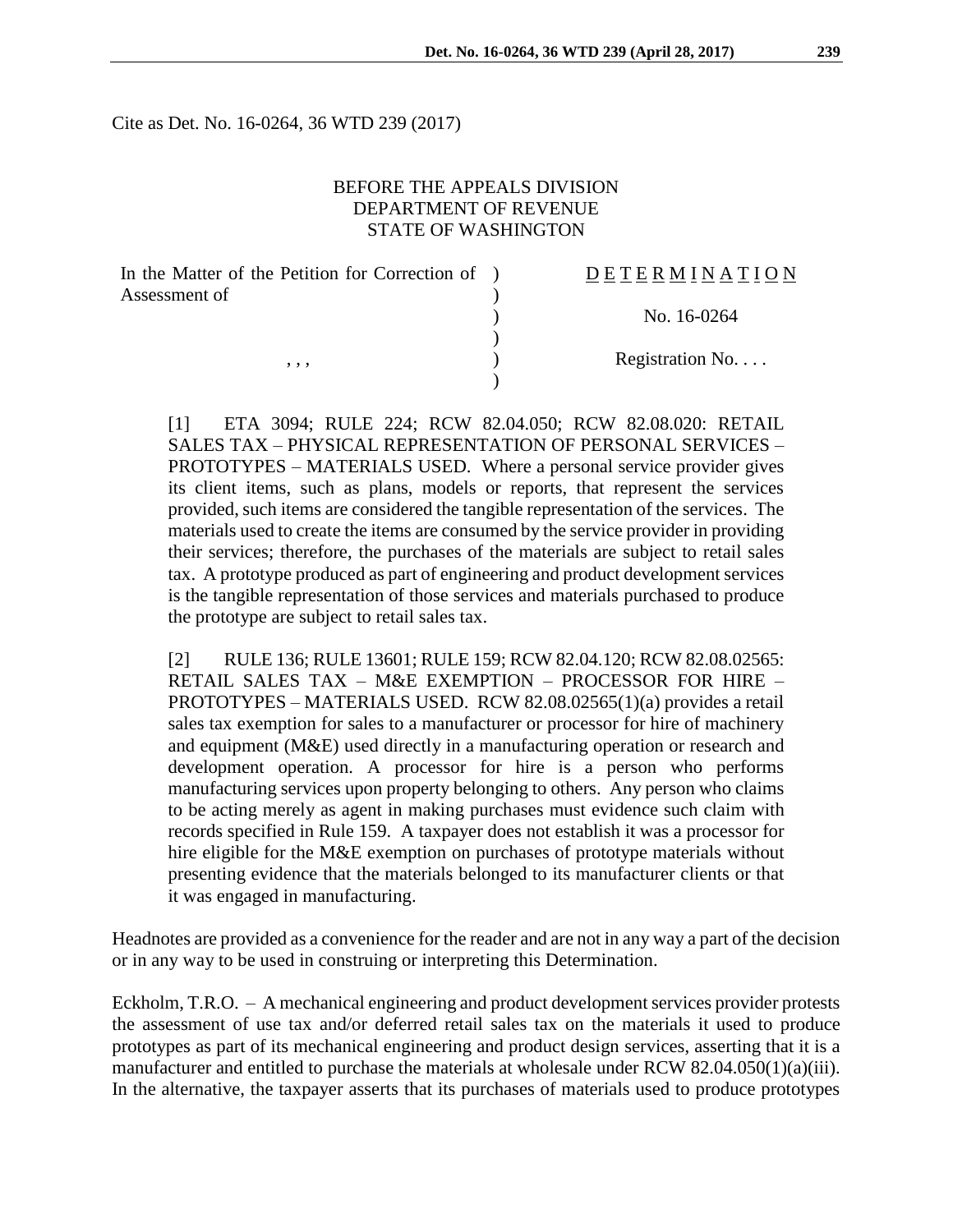are exempt from tax under the [M&E] exemption, RCW 82.08.02565, because it purchased the materials as a processor for hire and agent of its manufacturer clients. The taxpayer's petition is denied.<sup>1</sup>

#### **ISSUES**

- 1. Are the taxpayer's purchases of materials used to produce prototypes as part of its mechanical engineering and product design services exempt from tax as wholesale purchases under RCW 82.04.050(1)(a)(iii), because it engaged in manufacturing when it produced the prototypes, or did it consume those materials as part of its engineering and product design services?
- 2. Are the taxpayer's purchases of materials used to produce prototypes as part of its mechanical engineering and product design services exempt from tax under the [M&E] exemption, RCW 82.08.02565, where the taxpayer asserts that it purchased the materials as a processor for hire and agent of its manufacturer client?

#### FINDINGS OF FACT

[Taxpayer] provides engineering and product development services. The Department of Revenue (Department) Audit Division conducted a review of the taxpayer's records for the period of January 1, 2009, through June 30, 2012. The taxpayer provided a sample Master Contractor Services Agreement (Agreement) typical of the agreements that governed the services it provided to its clients during the audit period. The Agreement refers to the taxpayer as "Contractor" and provides that the taxpayer, as independent contractor, "will perform professional engineering and product development services for [client] in accordance with the description of services set forth in Exhibit 1 ("Description of Services"), and the terms and conditions herein (the "Services"). . . ."2 The Agreement specifies that the Description of Services outlines the services that the taxpayer will perform and the fees its client will pay in return.3 The Description of Services is brief and does not contain any text under certain headings. The services, and payment for those services, are described as:

1. Labor assigned to this project: Type (Modality) Engineering design work

2. Contractor Fee: \$ . . . per hour (blended rate)

<sup>. . .</sup>

<sup>1</sup> Identifying details regarding the taxpayer and the assessment have been redacted pursuant to RCW 82.32.410.

<sup>2</sup> Agreement, paragraph 1.1; paragraphs 5.1 and 17.2 (taxpayer as independent contractor). In quoted excerpts from the Agreement within this determination, the Agreement's reference to the taxpayer as "Contractor" is retained and the client's name is replaced with the bracketed term "client."

<sup>3</sup> Agreement, paragraph 1.1.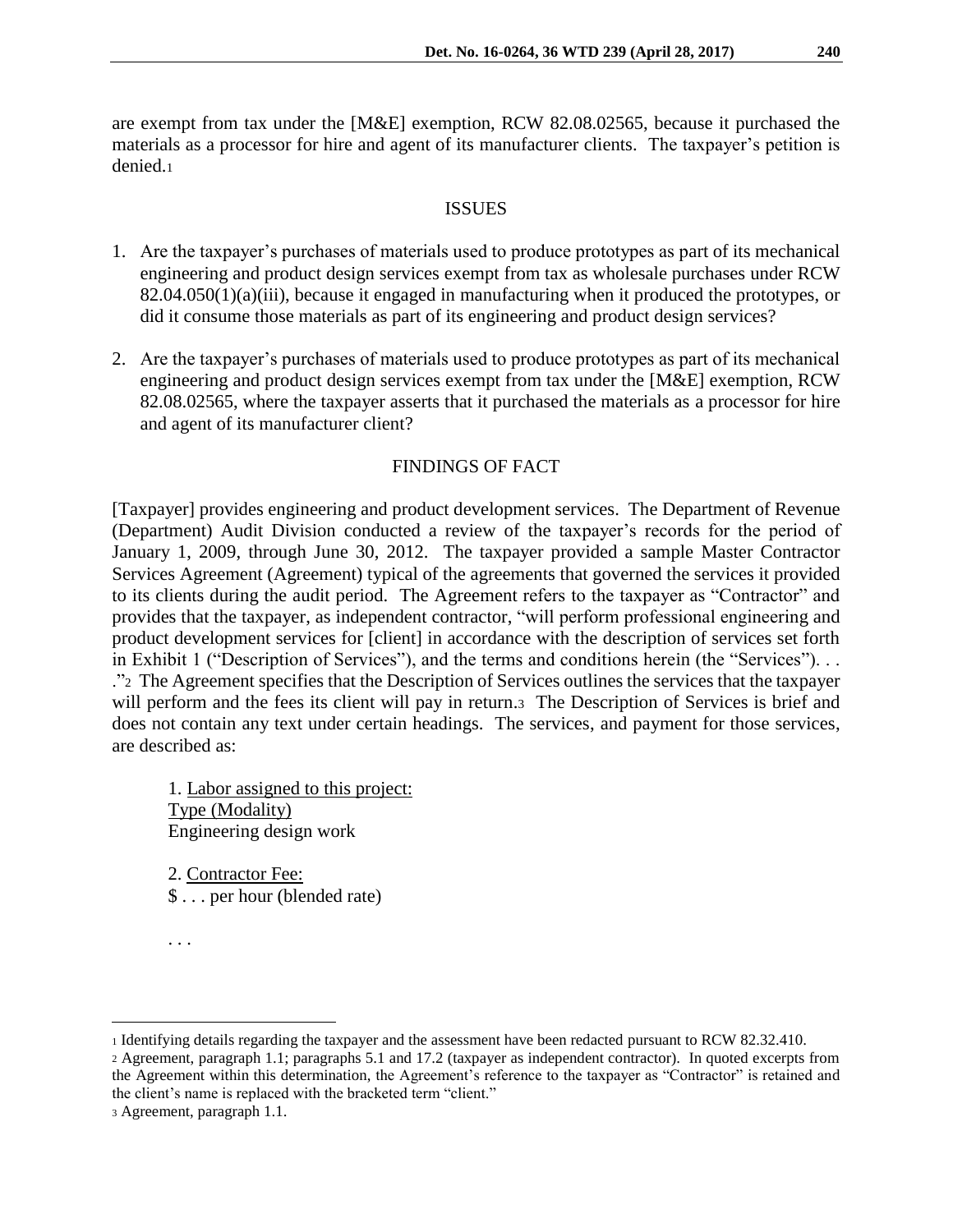6. Total Cost: Material cost is to be determined and will be billed at cost plus 10%.<sup>4</sup>

The Description of Services also provides for client approval of travel expenses.5 The Agreement provides that the taxpayer is required to invoice the client bi-monthly with documentation supporting the costs and expenses incurred in performing the services, and maintain records evidencing all costs for labor, materials, equipment, supplies and services, and any other costs and expenses for which reimbursement is claimed.<sup>6</sup>The Agreement also provides that as part of the services provided, the taxpayer is required to submit draft and final reports to the client, including the description of analytical methods and quality assurance procedures employed.<sup>7</sup>

The Agreement includes a provision entitled, "Acceptance of Deliverables," though "deliverables" is not defined within the Agreement and the term is not referenced in the Description of Services.<sup>8</sup> The taxpayer indicated that these deliverables include prototypes that are used by its clients in the manufacture and sale of their products. The "Acceptance of Deliverables" provision states:

[Client] will inform Contractor, in writing, within thirty (30) days of receiving a deliverable, whether it accepts or rejects such deliverable, which acceptance shall not be unreasonably withheld, [client] may reject any deliverable which does not comply with the Description of Services and/or with [client's] standards based upon mutually agreed acceptance test criteria. If [client] fails to notify Contractor within the above specified time, the deliverable shall be deemed accepted. If [client] rejects such deliverable, [client] shall identify in its written notice of rejection the non-compliance and basis for such determination and shall allow Contractor thirty (30) days from receipt of written notice to revise the deliverable to render it acceptable to [client] at no additional cost to [client]. Acceptance of any deliverable shall render all payments and other amounts due hereunder associated with such deliverable non-refundable.<sup>9</sup>

The auditor noted that the taxpayer itemized charges for labor and materials used in creating prototypes in the invoices to its clients. The taxpayer reported the labor charges for designing the prototypes under the service and other activities business and occupation (B&O) tax classification. The taxpayer reported the charges for the prototype materials under either the retailing B&O and retail sales tax classifications, or the wholesaling B&O tax classification, depending on whether the client had provided a reseller permit or other exemption certificate to the taxpayer. Where the client had not provided a reseller permit or exemption certificate, the taxpayer added a ten percent mark-up for retail sales tax. The taxpayer indicated to the auditor that when it invoiced its clients for the charges related to the prototype materials that it considered the charges to represent sales of the prototypes (or those materials) to its clients. The taxpayer did not pay retail sales tax or use tax on the materials it used in creating the prototypes.

<sup>4</sup> Agreement, Exhibit 1, Description of Services.

<sup>5</sup> *Id.*

<sup>6</sup> Agreement, paragraph 3.2

<sup>7</sup> Agreement*,* paragraph 3.1.

<sup>8</sup> Agreement, paragraph 2.

<sup>9</sup> *Id.*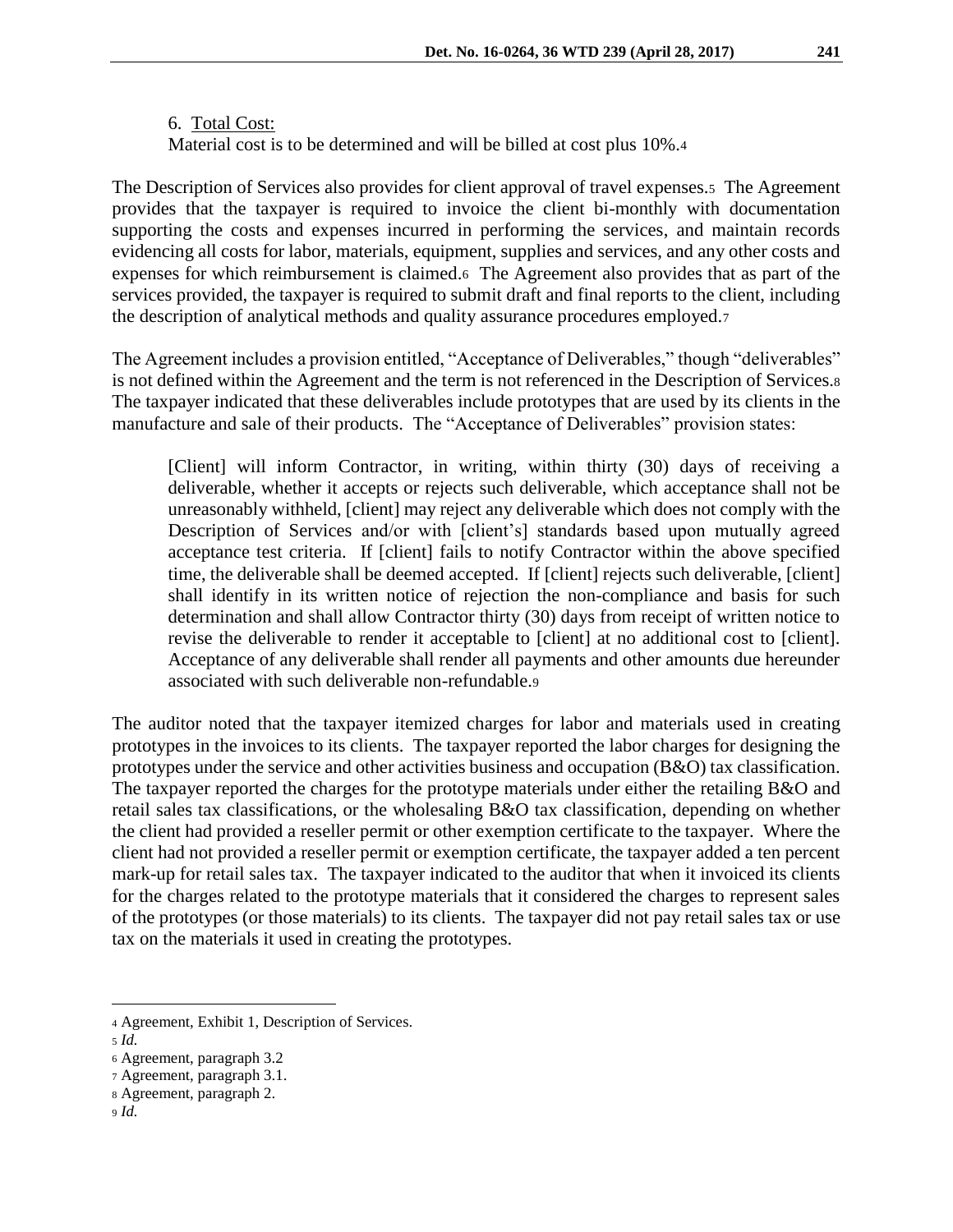The auditor concluded that the taxpayer's charges for both the labor and materials were payment for its engineering and product development services, and that the prototypes were provided as part of its services as the tangible representation of those services and not sold to the clients. As a result, the auditor reclassified the taxpayer's income under the service and other activities B&O tax and assessed use tax and/or deferred retail sales tax on the prototype materials. Following other adjustments not at issue in this review, the Department issued an assessment in the total amount of \$ . . . , primarily composed of use tax and/or deferred retail sales tax.<sup>10</sup>

The taxpayer filed a petition for review of the portions of the assessment resulting from reclassification of its income and imposition of use tax and/or deferred retail sales tax.<sup>11</sup>The taxpayer made a number of assertions that were later updated in its supplemental brief filed in advance of the hearing. The taxpayer's assertions on review boil down to two alternative arguments: the taxpayer was engaged in manufacturing when it produced prototypes as part of its mechanical engineering and product design services, thereby qualifying it for wholesale purchase of the materials under RCW 82.04.050(1)(a)(iii); or, in the alternative, the taxpayer's purchase of materials used to produce prototypes as part of its mechanical engineering and product design services were exempt from tax under the [M&E] exemption, RCW 82.08.02565, because it purchased the materials as a processor for hire and agent of its manufacturer client.

In support of its assertions on review, the taxpayer provided copies of sample client reseller permits not specific to a type of sale or transaction. The taxpayer also provided an email invoice for mechanical engineering and development services, workspace rent, and travel expenses, which was approved by one of its clients and included the client's State of Washington Manufacturer's Sales and Use Tax Exemption Certificate.

### ANALYSIS

1. Are the taxpayer's purchases of materials used to produce prototypes as part of its mechanical engineering and product design services exempt from tax as wholesale purchases [under] RCW 82.04.050(1)(a)(iii) because it engaged in manufacturing when it produced the prototypes, or did it consume those materials as part of its engineering and product design services?

All sales of tangible personal property to consumers in Washington are subject to retail sales tax unless a specific exemption applies. RCW 82.08.020; RCW 82.04.050. The retail sales tax applies upon all sales of tangible personal property made to persons for use or consumption in performing a business activity, which is taxable under the service and other business activities classification of chapter 82.04 RCW. [RCW 82.04.050(1)(a)(iii);] WAC 458-20-224(6) (Rule 224(6)). The use tax complements the retail sales tax and is imposed for the privilege of using, within this state as

<sup>10</sup> Document No. . . . , issued on December 4, 2013, includes assessment of retail sales tax of \$ . . . , service and other activities B&O tax of  $\$\ldots$ , a credit of retailing B&O tax of  $\$\ldots$ , a credit of wholesaling B&O tax of  $\$\ldots$ , use tax and/or deferred sales tax of  $\$\ldots$ , interest of  $\$\ldots$ , and an assessment penalty of  $\$\ldots$ , for a total amount of  $\$\ldots$ . <sup>11</sup> The taxpayer included in its petition for review a request for a ruling as to whether it would qualify for the High Technology Tax Deferral under chapter 82.63 RCW if it applied for the deferral, and that it intended to seek such a ruling from the Department's Tax Information and Education (TI&E) Section. After receiving the review petition, the TRO confirmed in an email to the taxpayer representative that it was appropriate to seek such a ruling from the TI&E Section and that if it received an adverse ruling pending this review, it could petition for review of the ruling and the reviews would be consolidated. No such petition for review has been filed.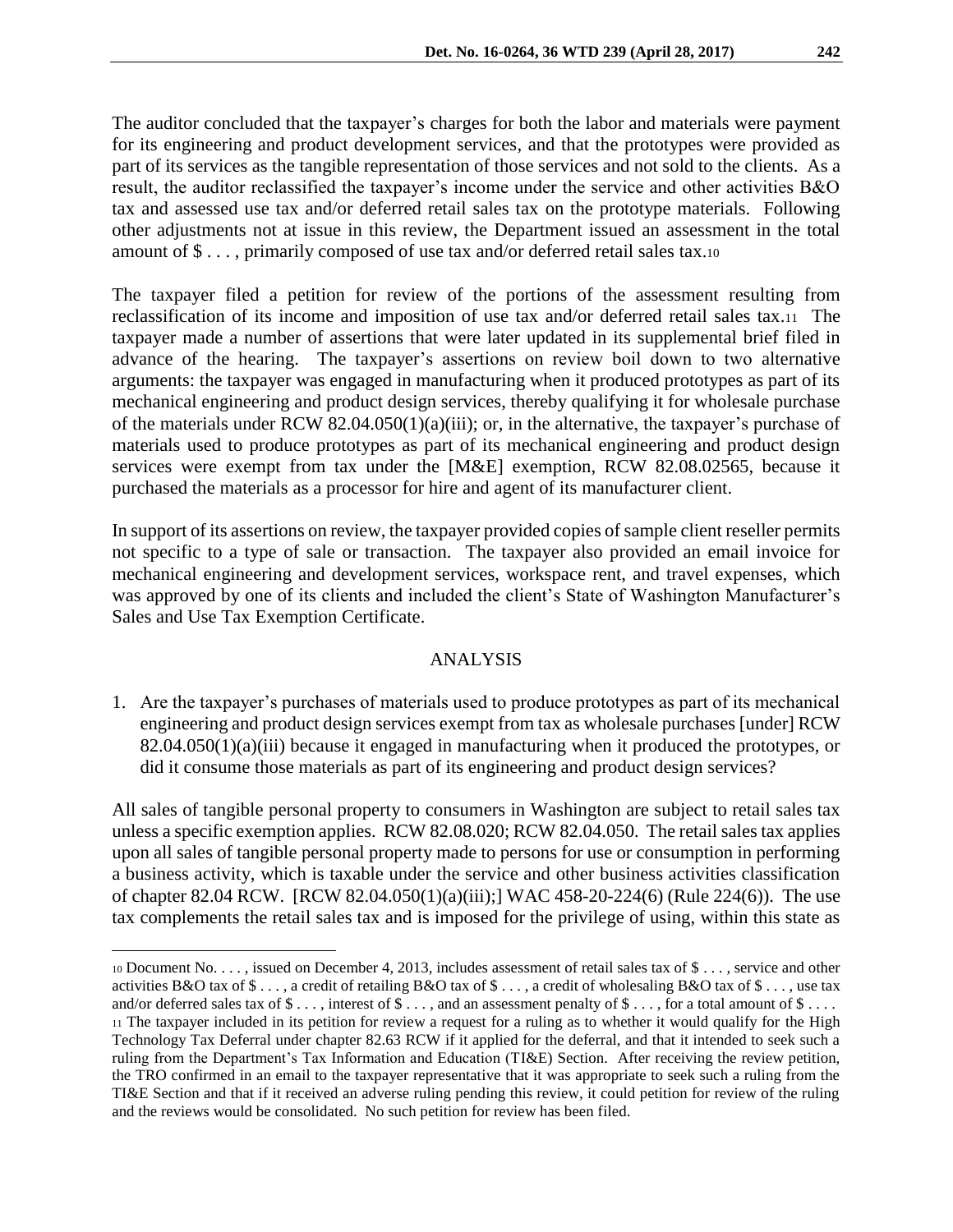a consumer, any article of tangible personal property that was not previously subjected to the retail sales tax. RCW 82.12.020(1)(a); WAC 458-20-178(2).

The retail sales tax does not apply to purchases of tangible personal property for the purpose of consuming the property purchased in producing for sale as a new article of tangible personal property or substance, of which such property becomes an ingredient or component. RCW 82.04.050(1)(a)(iii). Manufacturers are generally eligible for this sales tax exemption for the purchases of ingredients and components incorporated in the products they manufacture because, by definition, manufacturing is where "a new, different or useful substance or article of tangible personal property is produced for sale or commercial or industrial use . . . ." RCW 82.04.120 (definition of "to manufacture").

The auditor determined that the taxpayer provided engineering and product development services to its clients, and that the prototypes were delivered to its clients, along with required reports, as the tangible representations of those services. This conclusion is consistent with the terms of the Agreement provided by the taxpayer. The Agreement states that the deliverables for which the taxpayer is compensated includes its professional mechanical engineering and product development services, reports of those services, and though not specifically referenced in the Agreement, the taxpayer indicated deliverables also include the creation and provision of prototypes that result from its services. The Agreement, in numerous places, describes the taxpayer's performance under the Agreement as services and specifically describes such services in the "Description of Services" as "engineering design work."12 The provision related to deliverables states that the deliverables are to conform to the Description of Services.13 Nowhere in the Agreement is the sale of prototypes referenced. Though the taxpayer asserts that the invoices reflecting charges for the prototype materials establish that the prototypes or the materials were sold to the clients, the provision in the Agreement governing fees and costs clearly states that the invoicing should reflect the taxpayer's costs and expenses incurred in performing the services.<sup>14</sup>

Although the Agreement requires the taxpayer to deliver some tangible items encompassed by the deliverables, we conclude that the items represent the tangible evidence of the taxpayer's engineering and product development services, and delivery of these items pursuant to the Agreement do not constitute sales of these items. The reports and prototypes document the taxpayer's skilled engineering and product development services, and permit the client to evaluate the feasibility of manufacturing their products. Consequently, the taxpayer's contracted performance was for mechanical engineering and product development services, and not for the manufacture and sale of prototypes.

Where a personal service provider provides a physical representation of these services as part of its services, such as drawings, plans, or a report, such items are considered the tangible representation of the professional services and the service provider is not considered to have made a sale of tangible personal property to its client. *See* Excise Tax Advisory 3094.2009 – Sales of Drawings and Plans (ETA 3094); Det. No. 08-0067E, 27 WTD 194, 199 (2008) (taxpayer established that employment screening reports were not retail sales of employment screening tools

<sup>12</sup> Agreement, paragraphs 1.1, 1.2, 3.1, 3.2, and Exhibit 1, Description of Services.

<sup>13</sup> *Id.*, paragraph 2.

<sup>14</sup> *Id.*, paragraph 1.2.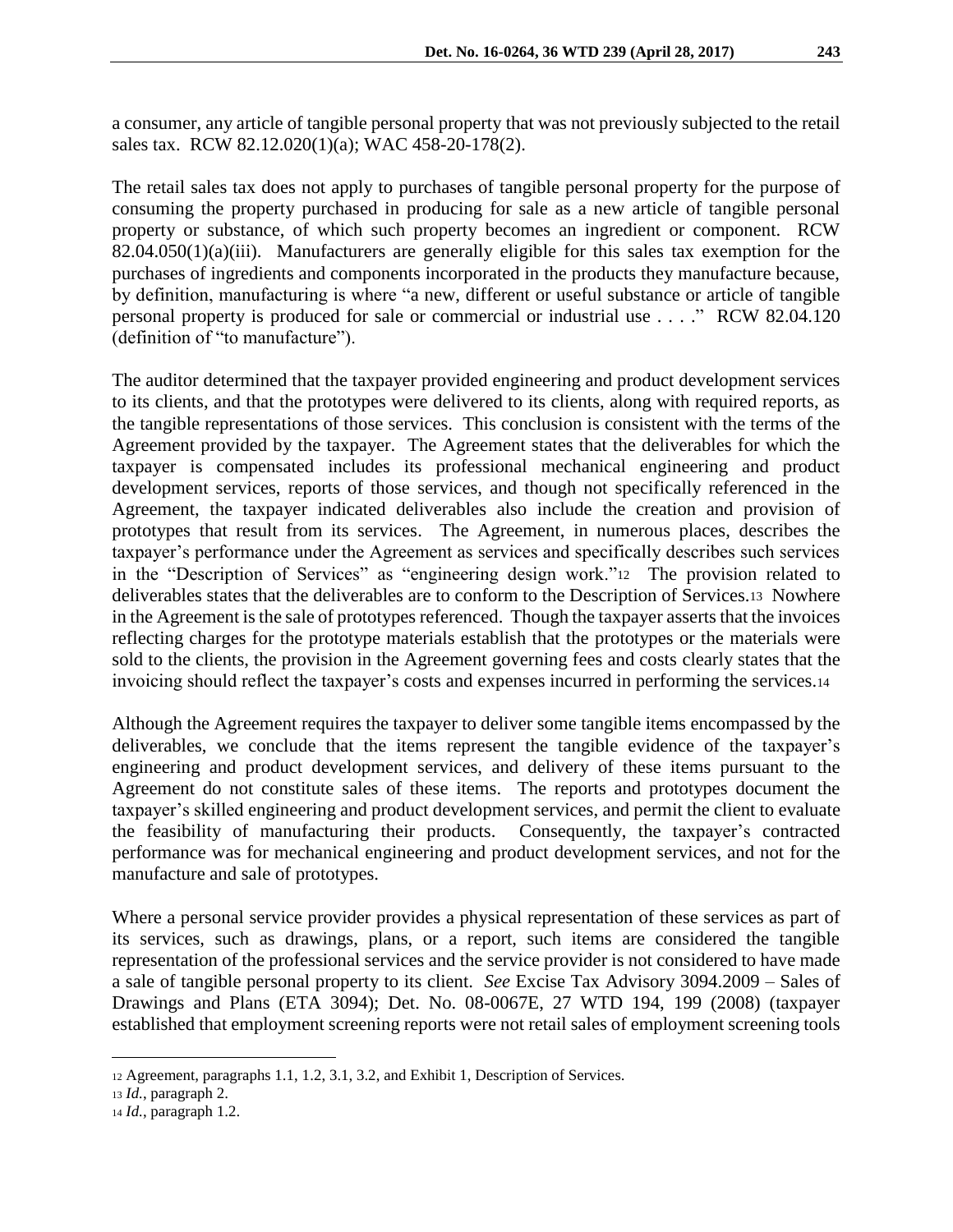to its clients but were tangible representations of the contracted professional employment screening services).

In regards to drawings and plans provided as part of professional services, ETA 3094 provides:

In the process of performing design services for a customer, the customer will generally receive one or more copies of drawings or plans. These drawings or plans are considered to be the mere representation of the professional services which were provided to the customer. The service provider is not considered to have made the sale of tangible personal property when the drawings or plans are intended to be part of the professional service. The service provider is the consumer and required to pay retail sales or use tax on any materials, such as paper, ink, etc., that went into the drawings or plans. . . .

Similarly, the taxpayer's engineering and product development services are represented by the prototype in conjunction with the required reports of its analyses and methods employed in performing its services. The taxpayer was properly assessed use tax and/or deferred retail sales tax on the materials it used to produce the prototypes as part of its engineering services. RCW 82.04.290(2); WAC 458-20-224(2), (6); WAC 458-20-138.

The taxpayer viewed the reimbursement of the costs of its use of the prototype materials as proceeds from sales of the prototypes to the clients – either wholesale or retail depending on whether it obtained a reseller permit or exemption certificate from the client. The taxpayer asserted that it was a manufacturer of the prototypes and that the materials became ingredients or components of the prototypes that it later sold to its clients; therefore, the purchases of materials were exempt from retail sales tax under RCW 82.04.050(1)(a)(iii).

Manufacturing occurs when "a new, different or useful substance or article of tangible personal property is produced for sale or commercial or industrial use . . . ." RCW 82.04.120 (definition of "to manufacture"). The taxpayer has not established that it was engaged in manufacturing by producing the prototypes for sale; therefore, it is not eligible for the sales tax exemption per RCW 82.04.050(1)(iii).

2. Are the taxpayer's purchases of materials used to produce prototypes as part of its mechanical engineering and product design services exempt from tax under the [M&E] exemption, RCW 82.08.02565, where the taxpayer asserts that it purchased the materials as a processor for hire and agent of its manufacturer client?

The taxpayer makes the assertion, in the alternative, that it is a processor for hire for its manufacturer clients when it produces the prototypes as part of its mechanical engineering and product development services. In making this alternative argument, the taxpayer asserts that rather than *selling* the prototypes or materials to its clients and *receiving* reseller permits from its clients for those sales (as asserted above and during the audit), that it purchases the materials *as an agent*  of its clients and is authorized to use the client's reseller permit in making the purchases from its suppliers; therefore, its clients own the materials. As a processor for hire, it asserts, it is entitled to the retail sales tax exemption for [M&E] purchased by manufacturers or processors for hire that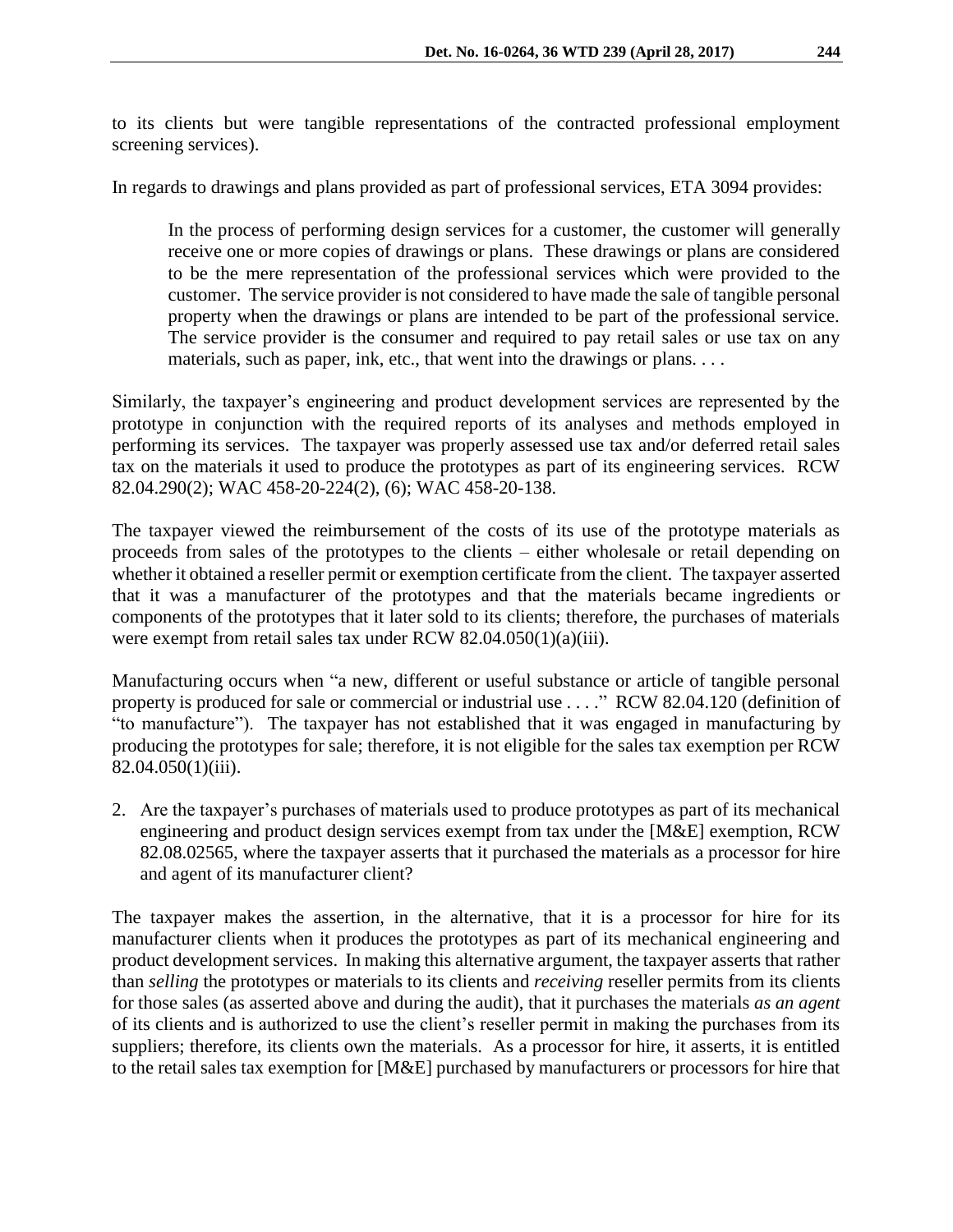are used directly in a manufacturing operation or a research and development operation under RCW 82.08.02565(1)(a).

RCW 82.08.02565(1)(a) provides a retail sales tax exemption for sales "to a manufacturer or processor for hire of machinery and equipment used directly in a manufacturing operation or research and development operation . . . ." RCW 82.12.02565 provides a corresponding use tax exemption. These two complementary statutory exemptions are often referred to in the singular as "the M&E exemption." Det. No. 07-0324E, 27 WTD 119, 122 (2008); Det. No. 01-007, 20 WTD 214, 216 (2001). The M&E exemption, like all tax exemptions in Washington, is strictly construed in favor of application of the tax and against claiming the exemption, and the burden of proving entitlement to the exemption is on the taxpayer. *See Budget Rent-A-Car, Inc. v. Dep't of Revenue,* 81 Wn.2d 171, 174-75, 500 P.2d 764 (1972); Det. No. 01-007, 20 WTD 214, 231 (2001).

For the M&E exemption to apply, there must be a sale to or use by (1) a manufacturer or processor for hire, (2) of "machinery and equipment," (3) "used directly" in a, (4) "manufacturing operation or research and development operation  $\dots$  "15 RCW 82.04.02565(1)(a). A taxpayer must also show that the [M&E] meets the "majority use" threshold, i.e., more than fifty percent of the use of the [M&E] occurs directly in a "manufacturing operation." RCW 82.04.02565; WAC 458-20- 13601(9) (Rule 13601(9)); Det. No. 05-0151, 25 WTD 127, 131 (2006). If any of these requirements are not met, the M&E exemption is not available.

Department rule defines the term "processor for hire" as:

[A] person who performs labor and mechanical services *upon property belonging to others*  so that as a result a new, different, or useful article of tangible personal property is produced for sale or commercial or industrial use. *Thus, a processor for hire is any person who would be a manufacturer if that person were performing the labor and mechanical services upon his or her own materials*.

WAC 458-20-136(3)(a) (Rule 136(3)(a)) (emphasis added).

 $\overline{a}$ 

The taxpayer cannot qualify as a processor for hire because it has not shown that the materials it used to create the prototypes belonged to its clients. The taxpayer's books and records evidence that the taxpayer purchased the materials from its suppliers in its own name, and the Agreement provided by the taxpayer specifically provides that the taxpayer is *not* the agent of the client.<sup>16</sup> The existence of a true agency relationship between the client and the taxpayer requires a factual determination that both parties consented to the agency relationship and that the principal exercised control over the agent. *See Washington Imaging Services, LLC v. Dep't of Revenue,* 171 Wn.2d 548, 562, 252 P.2d 885 (2011)*;* Det. No. 05-0206E, 25 WTD 72 (2006); Restatement (Third) of Agency § 1.01 (2006).

<sup>15</sup> RCW 82.04.025651(1)(a) also provides other bases for exemption, none of which are at issue here, namely sales to a person engaged in testing for a manufacturer or processor for hire of [M&E] used directly in a testing operation, or sales of or charges made for labor and services rendered in respect to installing, repairing, cleaning, altering, or improving the M&E. The taxpayer makes an assertion in its supplemental hearing [brief] that it engages in testing for its manufacturer clients but it has not provided evidence of this activity or that it qualifies for this exemption. <sup>16</sup> Agreement, paragraph 17.2.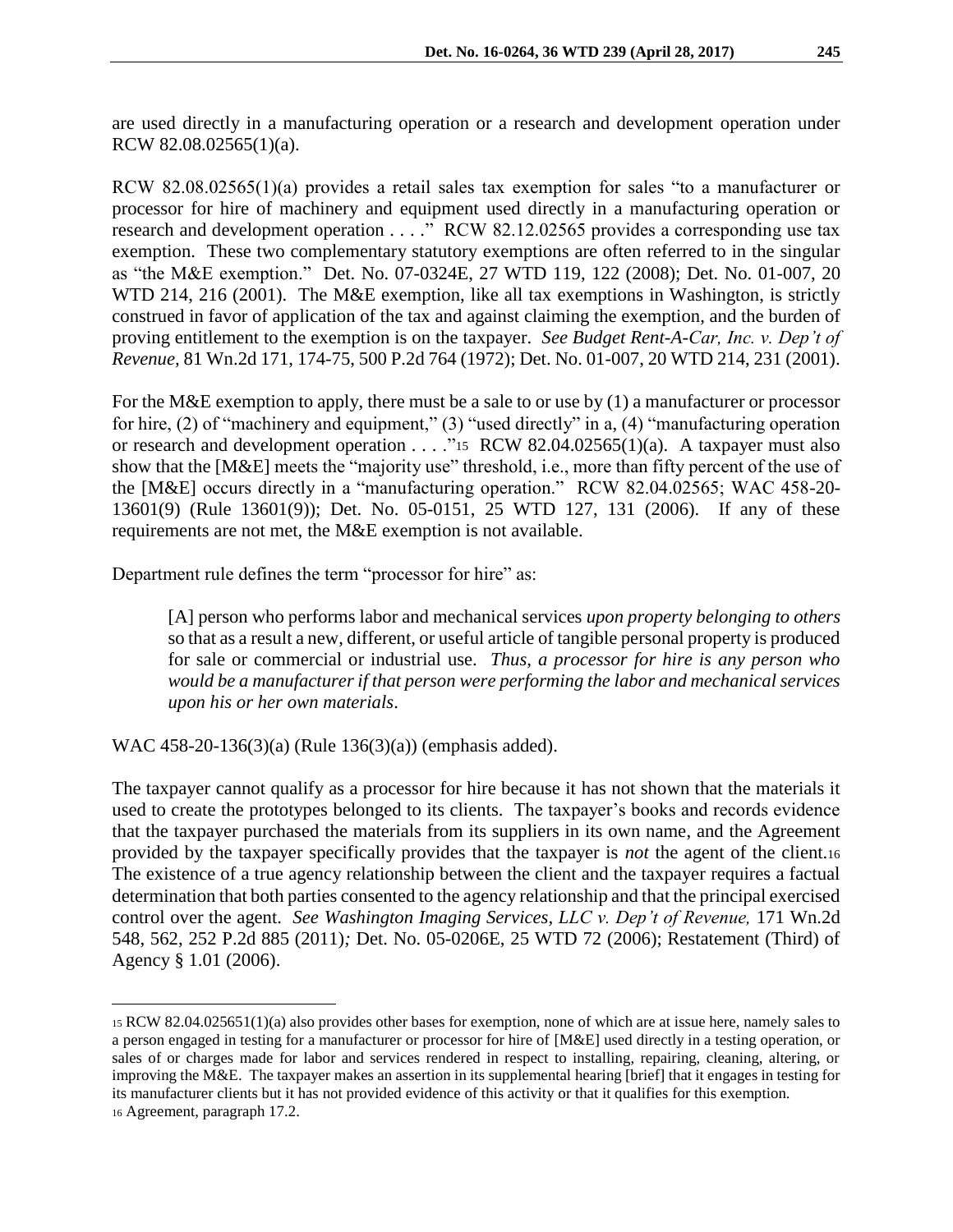WAC 458-20-159 (Rule 159) is the Department's regulation regarding the manner in which agents should account for their activities on behalf of a principal and proof necessary for establishing an agency relationship. Rule 159 provides:

Any person who claims to be acting merely as agent or broker in promoting sales for a principal or in making purchases for a buyer, will have such claim recognized only when the contract or agreement between such persons clearly establishes the relationship of principal and agent and when the following conditions are complied with:

(1) The books and records of the broker or agent show the transactions were made in the name and for the account of the principal, and show the name of the actual owner of the property for whom the sale was made, or the actual buyer for whom the purchase was made.

. . .

Rule 159(1).

 $\overline{a}$ 

The taxpayer has already indicated that it obtained the reseller permits from its clients in relation to sales *to* its clients, not for use in making purchases on their behalf. This statement was made to the auditor and is consistent with the taxpayer's records and the taxpayer's reporting. We will not assume a fact contradicted by the evidence even in relation to an alternative argument. In any event, the taxpayer's possession of its clients' reseller permits does not establish it was authorized to use them as their agent in making purchases. The taxpayer has provided no evidence that it was an agent of its client in purchasing the materials.

As determined above, the taxpayer is not engaged in manufacturing the prototypes because the prototypes are created as part of its engineering and product development services. Rule 136(3)(a) provides that "a processor for hire is any person who would be a manufacturer if that person were performing the labor and mechanical services upon his or her own materials." *Id.* Manufacturing is where "a new, different or useful substance or article of tangible personal property *is produced for sale or commercial or industrial use* . . . ." RCW 82.04.120 (emphasis added). The taxpayer has not established that it manufactures the prototypes for sale to its clients, or that it manufacturers the prototypes on behalf of its clients to sell the prototypes or for its own commercial or industrial use.17 The taxpayer fails to establish that it was either a manufacturer or processor for hire in producing the prototypes and, therefore, it fails to establish the first requirement for eligibility for the M&E exemption and we need not address the other requirements for the exemption.

The taxpayer has not established the assessment was issued in error. The taxpayer's petition is denied.

<sup>17</sup> A processor for hire who does not sell tangible personal property may be eligible for the M&E exemption (if it meets the other criteria) if the processor for hire manufactures articles, substances, or commodities that will be sold by the manufacturer, but a processor for hire who manufacturers tangible personal property that will be used by the manufacturer rather than sold by the manufacturer, is not eligible. WAC 458-20-13601(4).